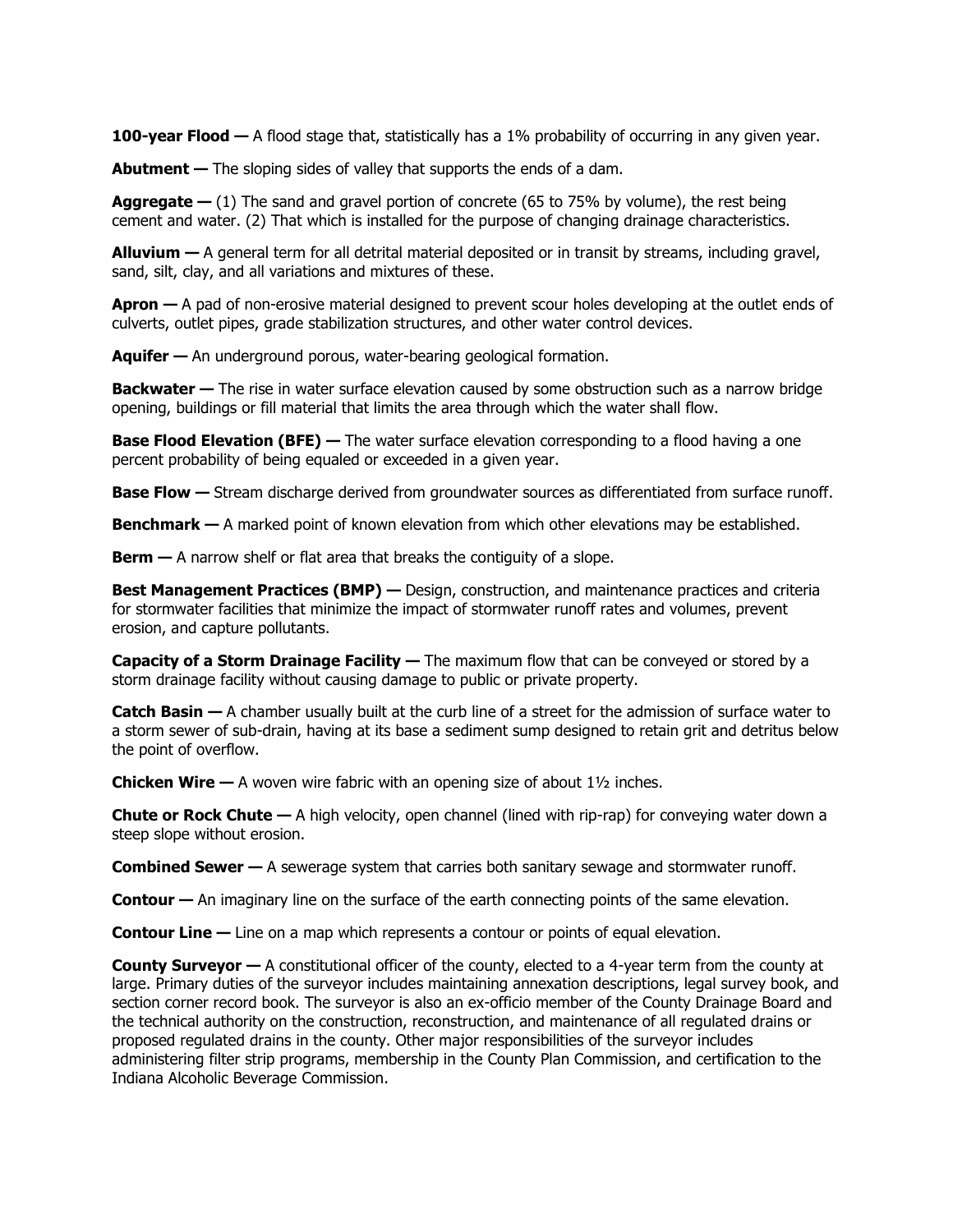**Cross-Section —** A graph or plot of ground elevation across a stream valley or a portion of it, usually along a line perpendicular to the stream or direction of flow.

**Culvert —** A closed conduit used for the conveyance of surface drainage water under a roadway, railroad, canal, or other impediment.

**Cut-and-Fill** — The process of earth grading by excavating part of a higher area and using the excavated material for fill to raise the surface of an adjacent lower area.

**Design Life — The period of time for which a facility is expected to perform its intended function.** 

**Design Standards** — Detailed engineering drawings and/or specifications promulgated by public or private organizations that leave little choice to design engineers and technicians (e.g. manhole, catchbasin, and inlet standards).

**Design Storm — An selected storm event, described in terms of the probability of occurring once within** a given number of years, for which drainage or flood control improvements are designed and built.

**Detention** — Managing stormwater runoff by temporary holding and controlled release.

**Dike** — An embankment to confine or control water. Often built along the banks of a river to prevent overflow of lowlands: a levee.

**Discharge** — Usually the rate of water flow. A volume of fluid passing a point per unit time commonly expressed as cubic feet per second, cubic meters per second, gallons per minute, or millions of gallons per day.

**Ditch —** A man-made, open drainage-way in or into which excess surface water or groundwater drained from land, stormwater runoff, or floodwaters flow either continuously or intermittently

**Drain** — A buried slotted or perforated pipe or other conduit (subsurface drain) or a ditch (open drain) for carrying off surplus groundwater or surface water.

**Drainage** — The removal of excess surface water or groundwater from land by means of ditches, or subsurface drains.Drainage Area. The area draining into a stream at a given point. It may be of different sizes for surface runoff, subsurface flow and base flow, but generally the surface runoff area is considered as the drainage area.

**Drainage Board —** A board consisting of three to five persons including the county executive (commissioners) or members appointed by the executive body (at least one of the Board members must be a county executive). The County Surveyor serves on the Board as an ex-officio, non-voting member. The Board is responsible for adopting drain classifications and a long-range plan, and for making decisions regarding the design, construction, reconstruction, and/or maintenance of regulated drains in the county.

**Drainage Improvement** – An activity within or adjacent to a natural stream or a man-made drain primarily intended to improve the flow capacity, drainage, erosion and sedimentation control, or stability of the drainage-way.

**Drainage Shed —** See Drainage Area.

**Drainage-way** — A natural or artificial stream, closed conduit, or depression that carries surface water. This term is usually applied to all types of drains and watercourses, whether man-made or natural.

**Dredging —** A method for deepening streams, lakes, or reservoirs by scraping and removing solids from the bottom.

**Erosion** — The wearing away of the land surface by water, wind, ice, gravity, or other geological agents.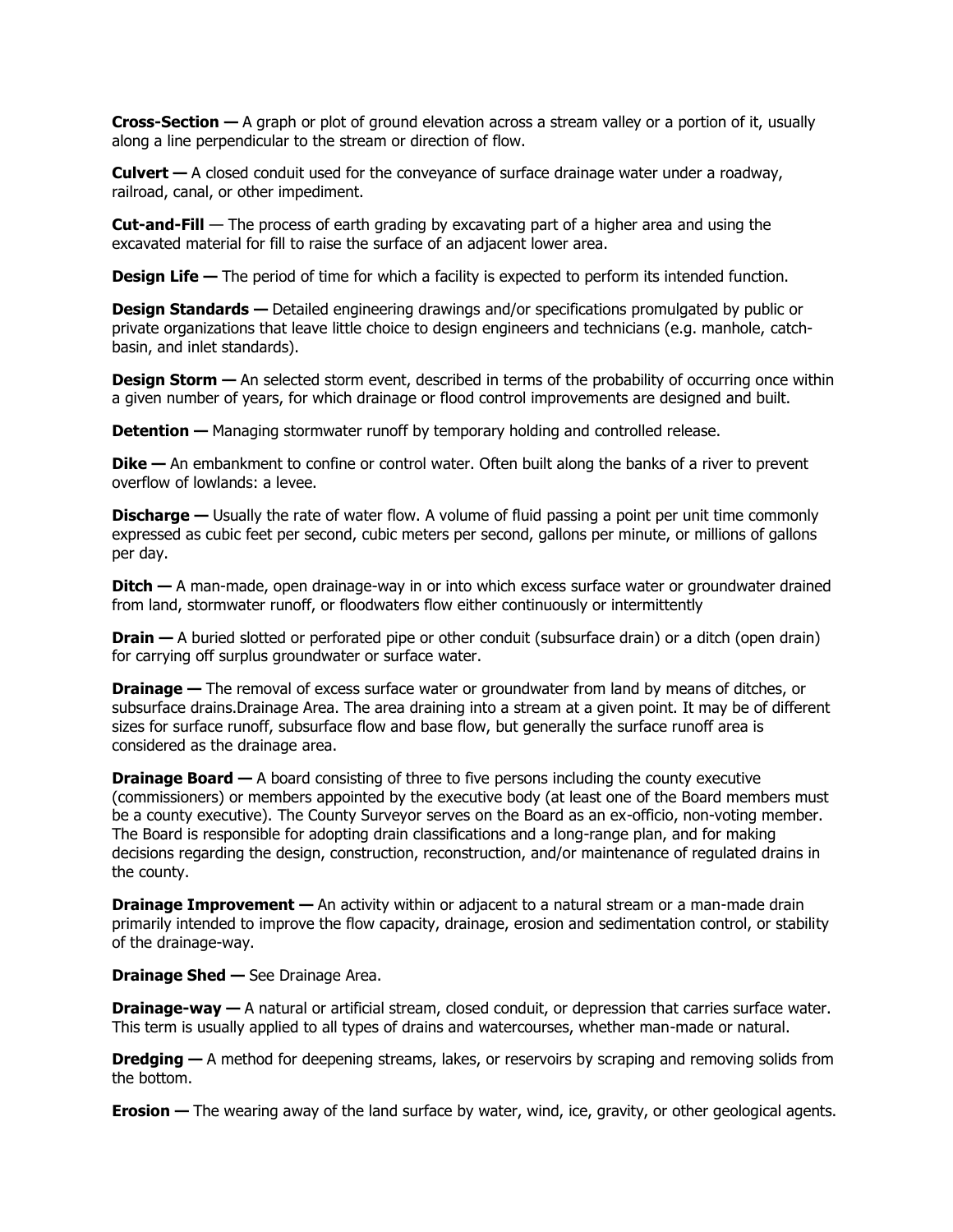**Excess Rainfall —** The amount of rainfall that runs directly off an area.

**Farm or Field Tile —** A small diameter clay pipe installed in an agricultural area to allow drainage or farmland.

**Filter Strip** — Usually a long, relatively narrow area (usually 20-75 feet wide) of undisturbed or planted vegetation used to retard or collect sediment for the protection of watercourses, reservoirs, or adjacent properties.

**Flap-gate** — A device that allows liquids to flow in only one direction in a pipe. Backflow preventers are used on outlet pipes to prevent a reverse flow during flooding situations.

**Floodplain —** Land immediately adjoining a stream which is inundated when the discharge exceeds the conveyance of the normal channel. The channel proper and the areas adjoining the channel which have been or hereafter may be covered by the regulatory or 100-year flood. Any normally dry land area that is susceptible to being inundated by water from any natural source. The floodplain includes both the floodway and the floodway fringe districts.

**Floodway —** The channel of a river or stream and those portions of the flood plains adjoining the channel which are reasonably required to efficiently carry and discharge the peak flow of the regulatory flood of any river or stream.

**Flume** – A constructed channel lined with erosion-resistant materials used to convey water on the steep grades without erosion.

**Foundation Drain —** A pipe or series of pipes that collects groundwater from the foundation or footing of structures to improve stability.

**Gabion —** A wire mesh cage, usually rectangular, filled with rock and used to protect channel banks and other sloping areas form erosion.

**Gradation —** The distribution of the various sized particles that constitute a sediment, soil, or other material, such as rip-rap.

**Grade** – (1) The slope of a road, a channel, or natural ground. (2) The finished surface of a canal bed, roadbed, top of embankment, or bottom of excavation; any surface prepared to a design elevation for the support of construction, such as paving or the laying of a conduit. (3) to finish the surface of a canal bed, roadbed, top of embankment, or bottom of excavation, or other land area to a smooth, even condition.

**Gradient** — (1) A change of elevation, velocity, pressure, or other characteristics per unit length. (2) Slope.

**Headwater**  $-$  (1) The source of a stream. (2) The water upstream from a structure or point on a stream.

**Hydrograph —** A graph showing for a given point on a stream the discharge, stage (depth), velocity, or other property of water with respect to time.

**Impervious —** Not allowing infiltration.

**Infiltration —** Passage or movement of water into the soil.

**Intermittent Stream** — A stream that ceases to flow in very dry periods.

**Invert —** The inside bottom of a culvert or other conduit.

**Land Surveyor —** A person licensed under the laws of the State of Indiana to practice land surveying.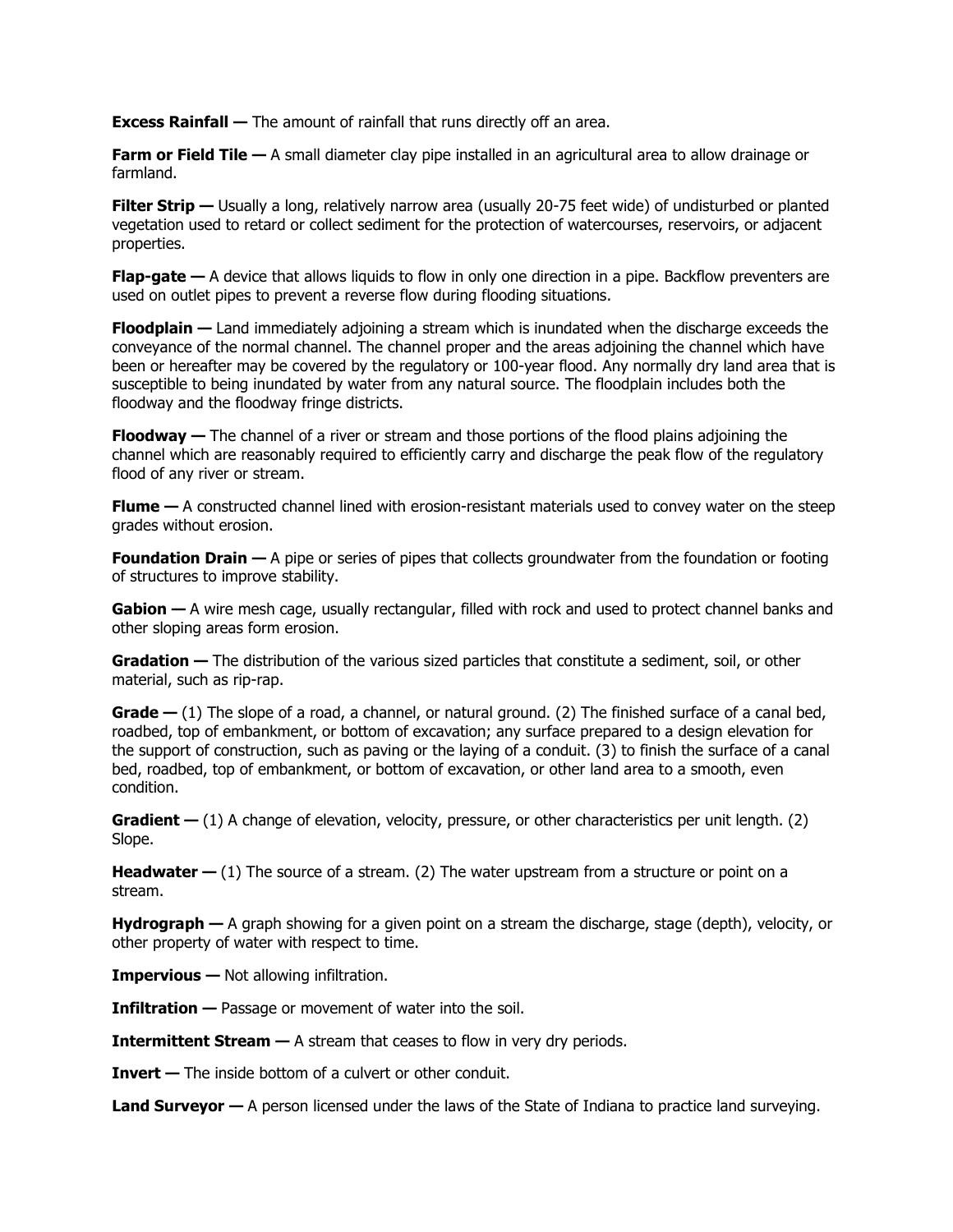**Land Use Controls —** Methods of regulating the uses to which a given land area may be put, including such things as zoning, subdivision regulation, and floodplain regulation.

**Non-point Source Pollution —** Pollution that enters a water body from diffuse origins on the watershed and does not result from discernable, confined, or discrete conveyances.

**Open Drain** — A natural watercourse or constructed open channel that conveys drainage water.

**Out-fall —** The point, location, or structure where wastewater or drainage discharges from a pipe or open drain to a receiving body of water.

**Outlet** — The point of water disposal from a stream, river, lake, tidewater, or artificial drain.

**Outlet Channel** - A waterway constructed or altered primarily to carry water from man-made structures, such as smaller channels, tile lines, and diversions.

**Peak Discharge** — The maximum instantaneous flow from a given storm condition at a specific location.

**Percolation —** The movement of water through soil.

**Percolation Rate** — The rate, usually expressed as inches per hour or inches per day, at which water moves through soil.

**Perennial Stream** — A stream that maintains water in its channel throughout the year.

**pH** — A numerical measure of hydrogen ion activity, the neutral point being 7.0. All pH values below 7.0 are acid, and all above 7.0 are alkaline.

**Point Source Pollution —** Any discernable, confined, and discrete conveyance including but not limited to any pipe, ditch, channel, tunnel, conduit, well, discrete fissure, container, rolling stock, concentrated animal feeding operation, or vessel or other floating craft, from which pollutants are or may be discharged.

**Private Drain** — A drain that: (1) Is located on land owned by one person or by two or more persons jointly; and (2) Was not established under or made subject to any drainage statute.

**Professional Engineer —** A person licensed under the laws of the State of Indiana to practice professional engineering.

**PVC Pipe —** Polyvinyl Chloride Pipe.

**Receiving Stream —** The body of water into which runoff or effluent is discharged.

**Regulated Drain —** A drain, either open channel or closed tile/sewer, subject to the provisions of the Indiana Drainage code, I.C.-36-9-27.

**Reservoir** — A natural or artificially created pond, lake or other space used for storage, regulation or control of water. May be permanent or temporary.

**Retention —** The storage of stormwater to prevent it from leaving the development site. May be permanent or temporary.

**Retention Facility —** A facility designed to completely retain a specified amount of stormwater runoff without release except by means of evaporation, infiltration or pumping.

**Rill —** A small intermittent watercourse with steep sides, usually only a few inches deep.

**Riparian —** Of, on, or pertaining to the banks of a stream, river, or pond.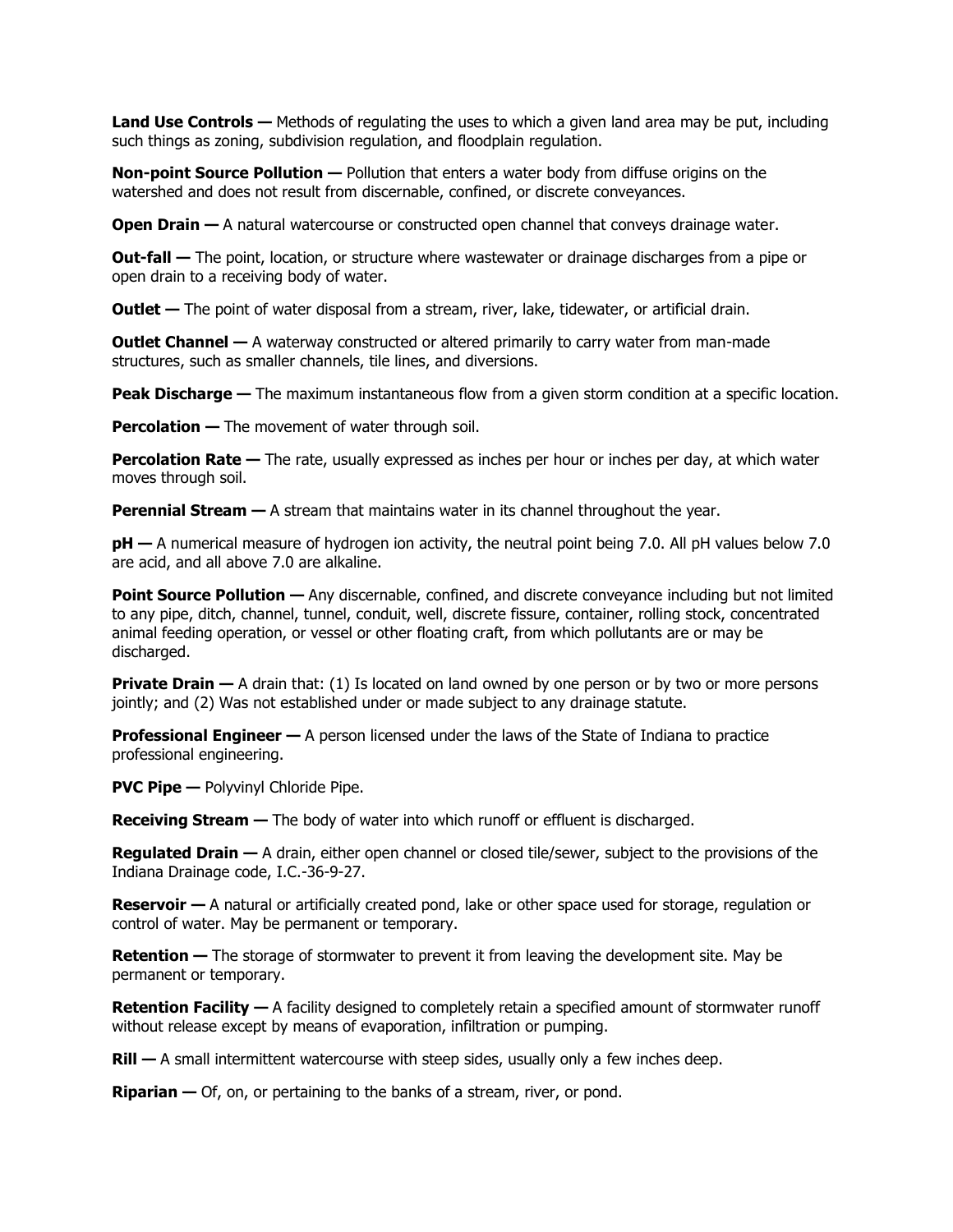**Riparian Rights —** A principle of common law requiring that any user of waters adjoining or flowing through his lands must use and protect them in a manner that will enable his neighbor to utilize the same waters undiminished in quantity and undefiled in quality.

**Riprap —** Broken rock, cobble, or boulders placed on earth surfaces, such as the face of a dam or the bank of a stream, for protection against the action of water (waves).

**Riser** — The inlet portions of a drop inlet spillway that extend vertically from the pipe conduit barrel to the water surface. Runoff. That portion of precipitation that flows from a drainage area on the land surface, in open channels, or stormwater conveyance systems.

**Saturation** — In soils, the point at which a soil or aquifer will no longer absorb any amount of water without losing an equal amount.

**Sediment** — Solid material (both mineral and organic) that is in suspension, is being transported, or has been moved from its site of origin by air, water, gravity, or ice and has come to rest on the earth's surface.

**Sedimentation —** The process that deposits soils, debris and other materials either on the ground surfaces or in bodies of water or water courses.

**Silt —** (1) Soil fraction consisting of particles between 0.002 an 0.05 mm in diameter. (2) A soil textural class indicating more than 80% silt.

**Silt Fence —** A fence constructed of wood or steel supports and either natural (e.g. burlap) or synthetic fabric stretched across area of non-concentrated flow during site development to trap and retain on-site sediment due to rainfall runoff.

**Stormwater Runoff —** The water derived from rains falling within a tributary basin, flowing over the surface of the ground or collected in channels or conduits.

**Storm Sewer —** A sewer that carries stormwater, surface drainage, street wash, and other wash waters but excludes sewage and industrial wastes. Also called storm drain.

**Subsurface Drain (SSD) —** A pervious backfield trench, usually containing stone and perforated pipe, for intercepting groundwater or seepage.

**Surface Runoff —** Precipitation that flows onto the surfaces of roofs, streets, the ground, etc., and is not absorbed or retained by that surface but collects and runs off.

**Swale —** An elongated depression in the land surface that is at least seasonally wet, is usually heavily vegetated, and is normally without flowing water. Swales conduct stormwater into primary drainage channels and may provide some groundwater recharge.

**Tailwater —** The water surface elevation at the downstream side of a hydraulic structure (i.e. culvert, bridge).

**Tile Drain —** Pipe made of perforated plastic, burned clay, concrete, or similar material, laid to a designed grade and depth, to collect and carry excess water from the soil.

**Tile Drainage —** Land drainage by means of a series of tile lines laid at a specified depth, grade, and spacing.

**Toe of Slope —** The base or bottom of a slope at the point where the ground surface abruptly changes to a significantly flatter grade.

**Top of Casting —** The top elevation of a casting or lid on a manhole or inlet.